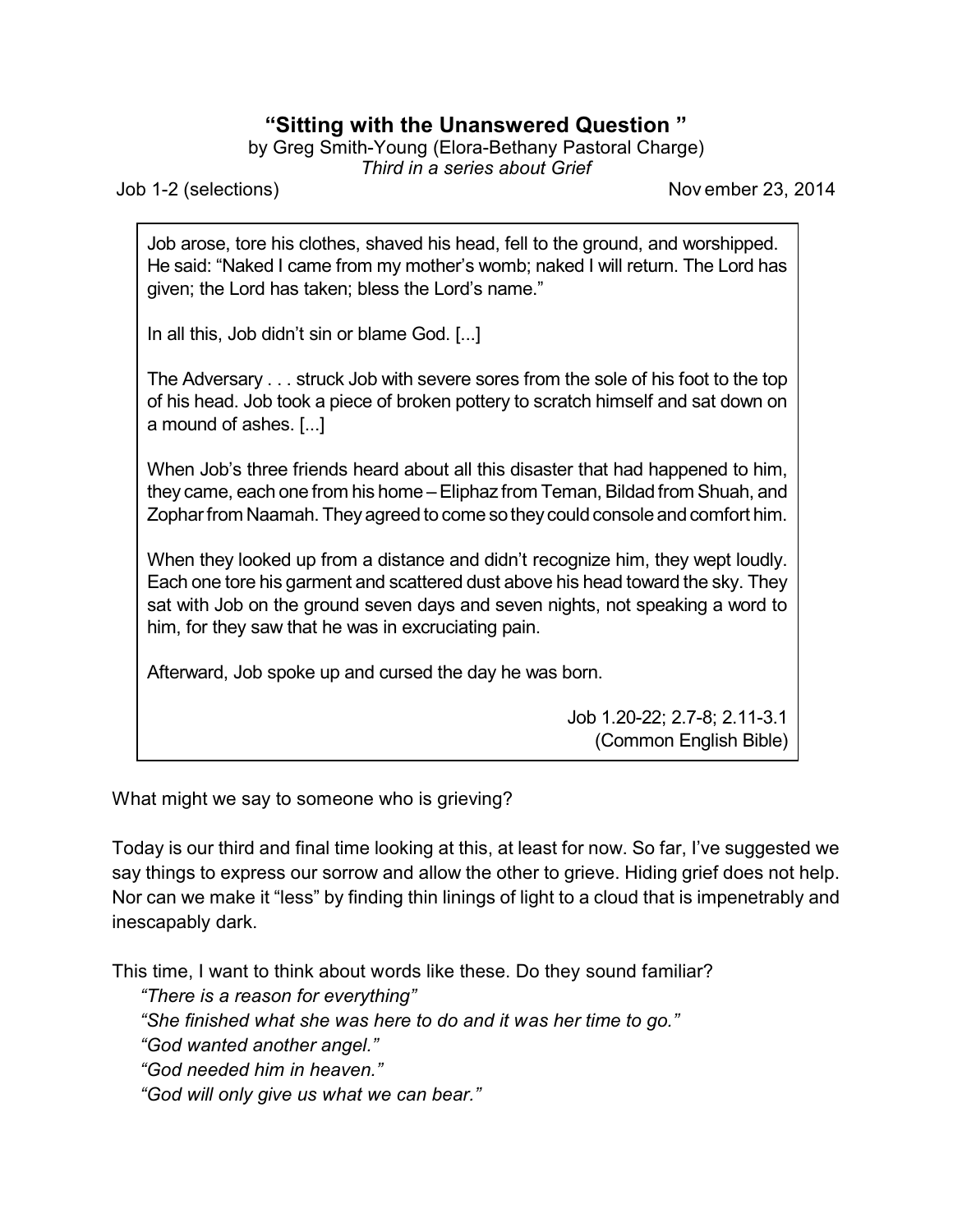Before I unpack these, here's a tool that might help. Especially when we ourselves are feeling our own sense of loss. Let's call it the "Kvetching Ring." (Kvetching is Yiddish for complaining. $)^1$ 

Draw a circle at the centre. This is for the person most affected. They might have an illness, or major upset, or are dying or bereaved.

Now draw a larger circle around the first one. That's for those next closest to the trauma, such as a spouse.

Draw more rings outward as you need to. In each put the next closest people. Parents and children before more distant relatives. Close friends in smaller rings, other friends in larger ones.

Here are the rules. The person in the center ring can say anything she wants to anyone, anywhere. She can complain, whine, moan, and cry out to God.

Everyone else can say those things too, but only to people in larger rings.

When you are talking to a person in a ring smaller than yours, someone closer to the center of the crisis, your job is to listen. If you speak, what can you say to bring comfort or support? Like "I'm sorry" or "This must really be hard for you" or "Can I bring you a pot roast?" Don't say, "You should hear what happened to me" or "Here's what I would do if I were you." Or, "This is really bringing me down."

You can scream, cry and complain. You can say how upset you are, or how bad you feel, or how this reminds of you of bad things you've been through. That's fine. Just do it with someone in rings farther from the centre than you are.

Comfort moves in. Dumping flows out.

III

We just the Scripture from the ancient wisdom book of Job. This man is a wretched calamity of suffering. His dear friends come to him. For seven days they sit with him, on a pile of ashes. They listen to Job. Then, they start talking. "You wonder why this is

Susan Silk and Barry Goldman, "How Not to Say the Wrong Thing" Los Angeles Times (April 7, 2013). [www.latimes.com/opinion/op-ed/la-oe-0407-silk-ring-theory-20130407-story.html](http://www.latimes.com/opinion/op-ed/la-oe-0407-silk-ring-theory-20130407-story.html)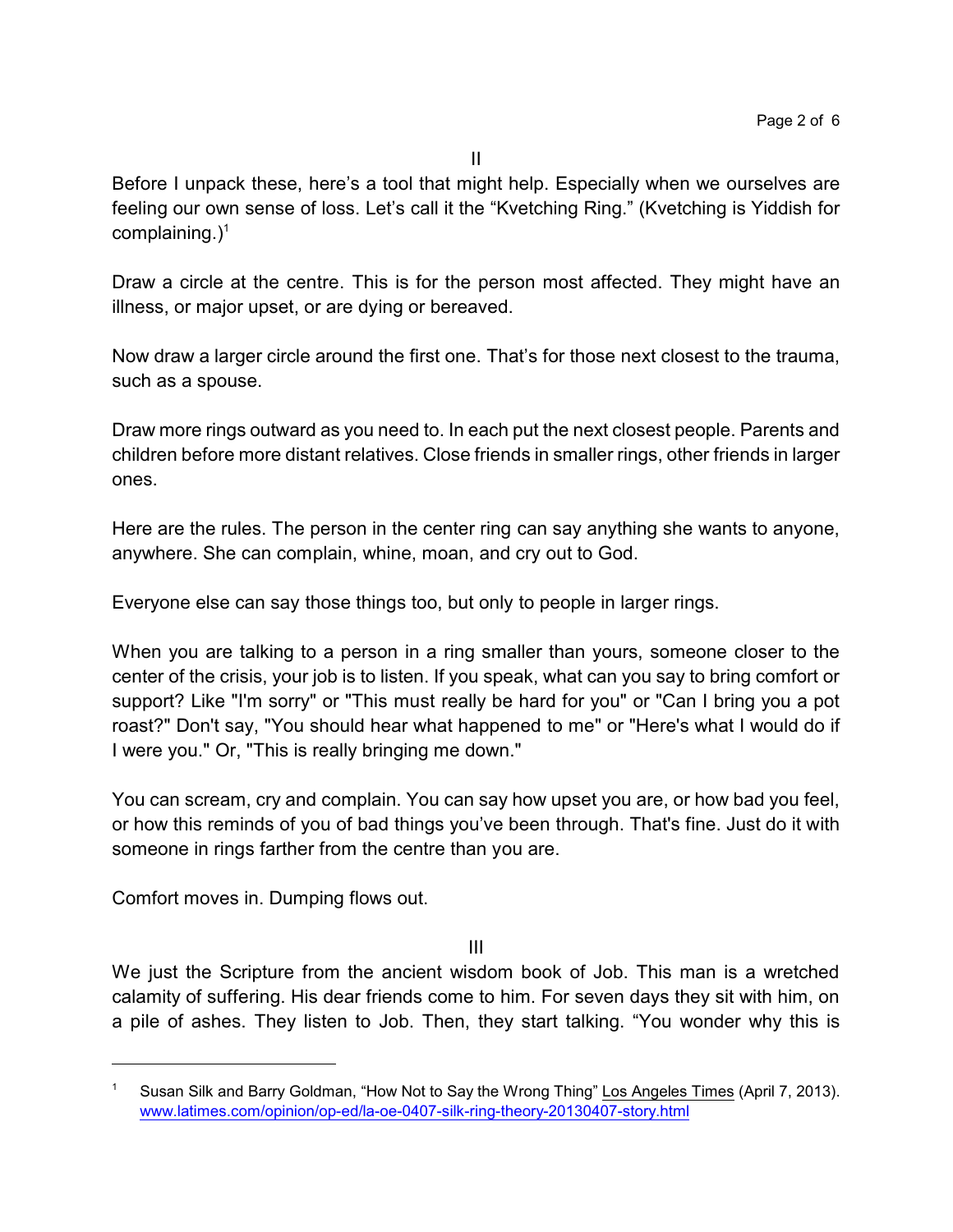happening, Job. We have the answer!"

Death assaults our trust. Is the universe fair? Does life have meaning? Is God good?

So we reach for something to make sense of death, and God. But does what we grab, hold up?

*"There is a reason for everything"*

Is there?

*"She finished what she was here to do and it was her time to go."*

Are our lives big "to do" lists, or clocks winding down?

*"God wanted another angel."*

Sorry, God's messenger-angels are not dead people.

*"God needed him in heaven."*

But we needed him here!

*"God will only give us what we can bear."*

Does God pile on burdens until we are ready to break? If I could bear less, would I suffer less?

IV

Again, Nicholas Wolterstorff teaches me. He is smart, a world-class philosopher. He suffers from the death of his son, Eric, in a mountain-climbing accident. He wrestles within the embrace of his Christian faith.

Nick looks at these common answers that claim God is using Death, and will have none of it.

*I find this pious attitude deaf to the message of the Christian gospel. Death is here understood as a normal instrument of God's dealing with us. "You there have lived out the years I've planned for you, so I'll just shake the mountain a bit. All of you there, I'll*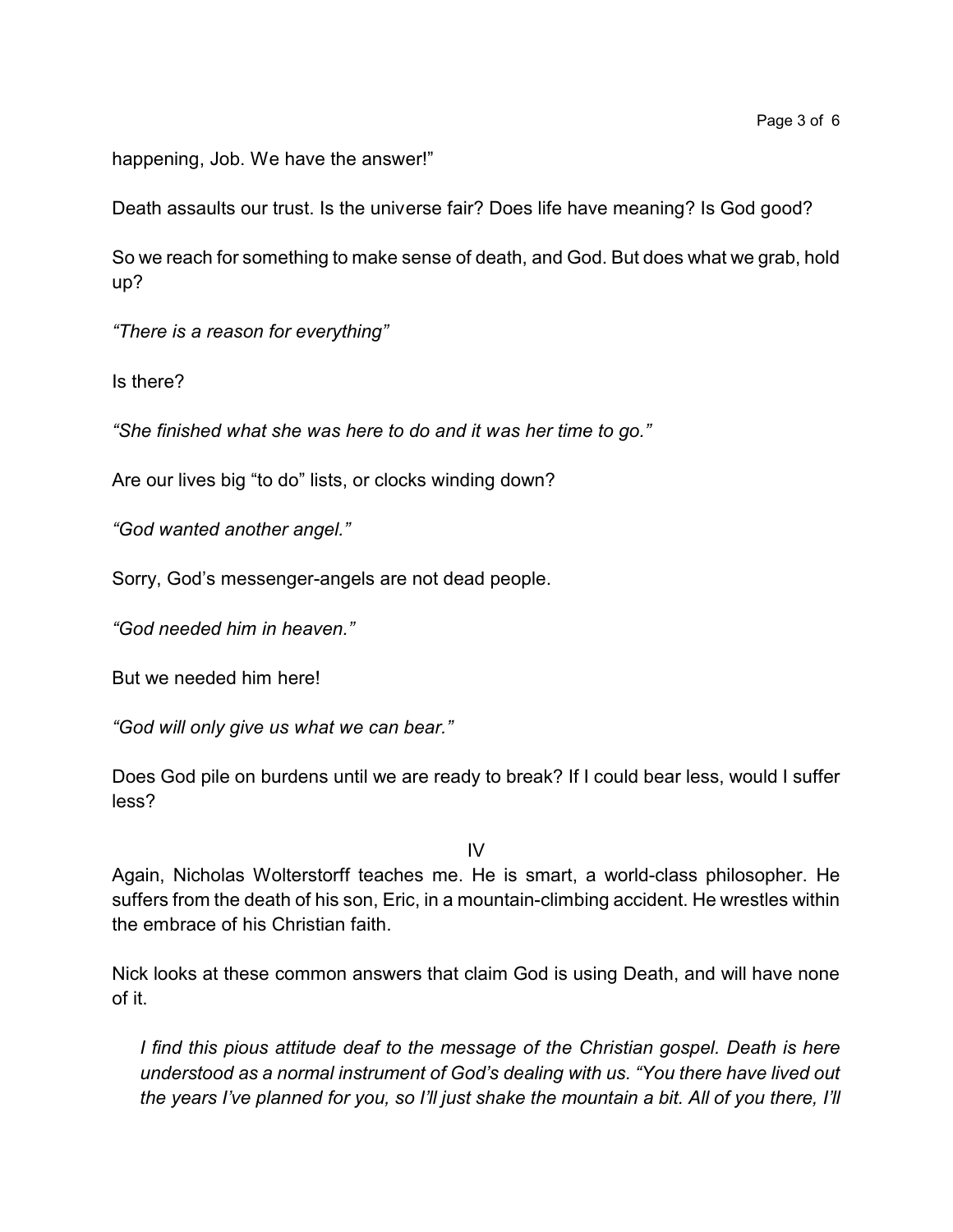*send some starlings into the engine of your plane. And as for you there, a stroke while running will do nicely."*

*The Bible speaks instead of God's overcoming death. Paul calls it the last great enemy to be overcome. God is appalled by death. My pain over my son's death is shared by [God's] pain over my son's death. And, yes, I share in [God's] pain over his son's death.*<sup>2</sup>

V

Death is not a tool God uses, but a foe whom God defeats.

But when? How?

Death's grip seems unbreakable. Death's march continues, uninterrupted.

God?

Wolterstorff confesses:

*I have no explanation. I can do nothing else than endure in the face of this deepest and most painful of mysteries. I believe in God the Father Almighty, maker of heaven and earth and resurrecter of Jesus Christ. I also believe that my son's life was cut off in its prime. I cannot fit these pieces together. . . . To the most agonizing question I have ever asked I do not know the answer. I do not know why God would watch him fall. I do not know why God would watch me wounded. I cannot even guess.*

*I am not angry but baffled and hurt. My wound is an unanswered question. The wounds of all humanity are an unanswered question.<sup>3</sup>*

Nick sits with the question, the unanswered question.

VI

He doesn't sit alone, however.

Today, "Reign of Christ Sunday," we celebrate Jesus' generous rule, which allows all things to flourish. We celebrate his victory over the powers of Evil, including its potent weapon, Death.

<sup>&</sup>lt;sup>2</sup> Nicholas Wolterstorff, Lament for a Son (Grand Rapids: Eerdmans, 1987), 66.<br><sup>3</sup> Moltersterff, 67

Wolterstorff, 67.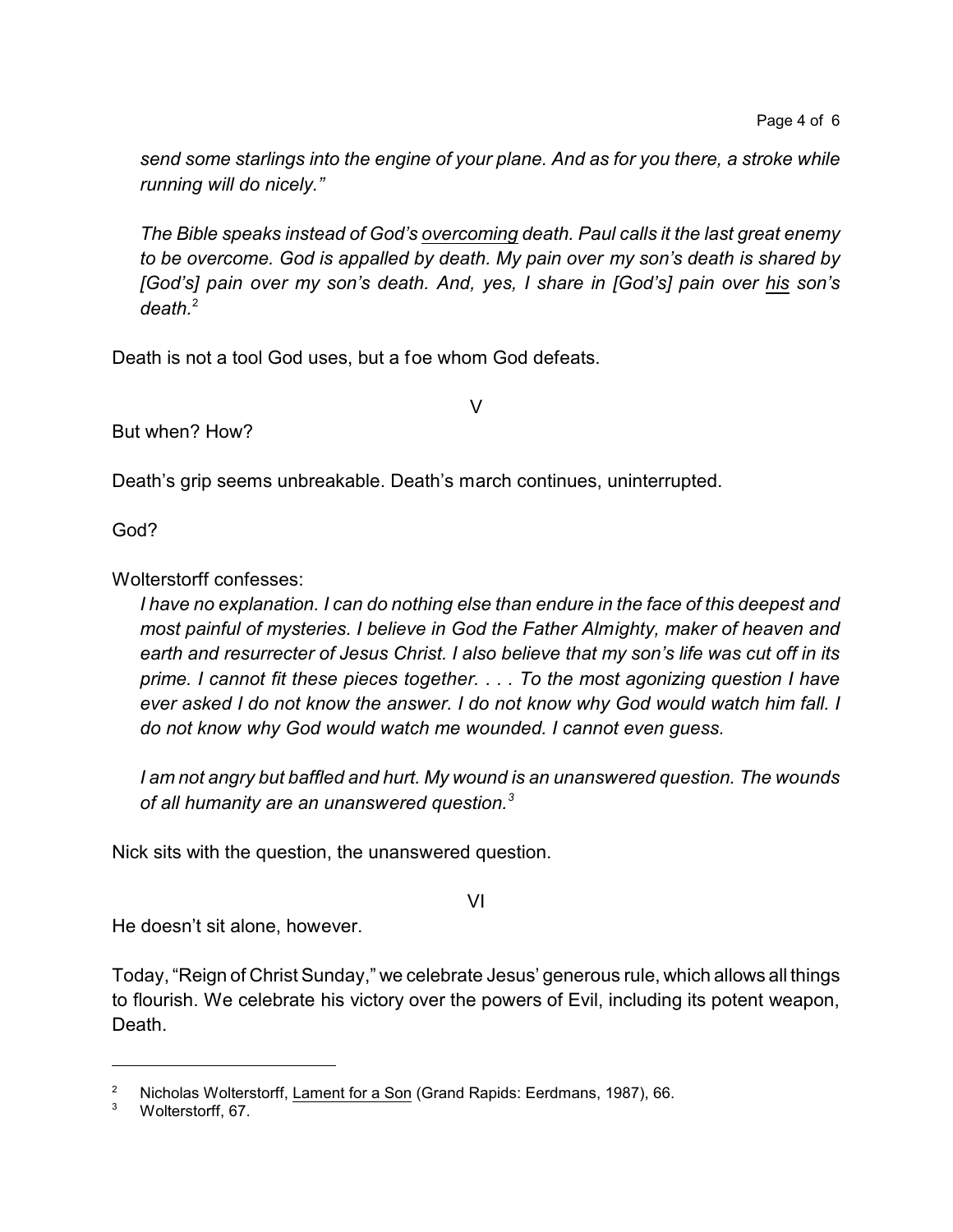But a strange victory it is. A victory which, at times, frustrates me, leaving me bewildered.

For Jesus ascended to his throne only as he was hoisted onto his cross. Victory through Death? Strange. Bewildering.

Jesus broke Death's power and danced out of the tomb. Yet those to whom he came and still comes, still died and still die. Some viciously: tortured, executed, martyred. Many more in more mundane ways. Still, all died. All of us, and all whom we know, will die.

What sort of victory, then, is Jesus'?

Foolishness? Perhaps. Pious hopes, as empty as they might be comforting? Perhaps.

Or, the strange power of God.

If I could know the reason and have the answer, would I grieve less? Would I miss them less? Would I ache less? I'd still suffer, still ache, still miss them terribly.

Still, I reach for the reason, seeking the answer. I grope past the many answers that have been offered to me – offered out of love and care – but which miss the point, let alone the truth. I reach farther, grasping and straining. I never stop.

Yet not because I only find empty nothingness. Rather, I touch hints of the Weighty Fullness, Who is far beyond my hands', heart's and head's capacity to hold.

God sits with me. Silent. Might God with us be enough? At least, for now?

VII

For seven days, Job's friends did a great job. They sat with their friend and grieved with him. They listened to his struggle, his pain. They let him dump out.

Then they dumped in their answers. They proclaimed solutions to Job's cries. That's where they went wrong.

At the end the book, God shows up. Job, who has cried out to God, despaired of hope, struggled mightly, receives God's praise. God, it seems, honours the struggle and blesses those who keep hungering and thirsting.

But the friends, who gave all the answers, God admonishes. "Y*ou haven't spoken about*